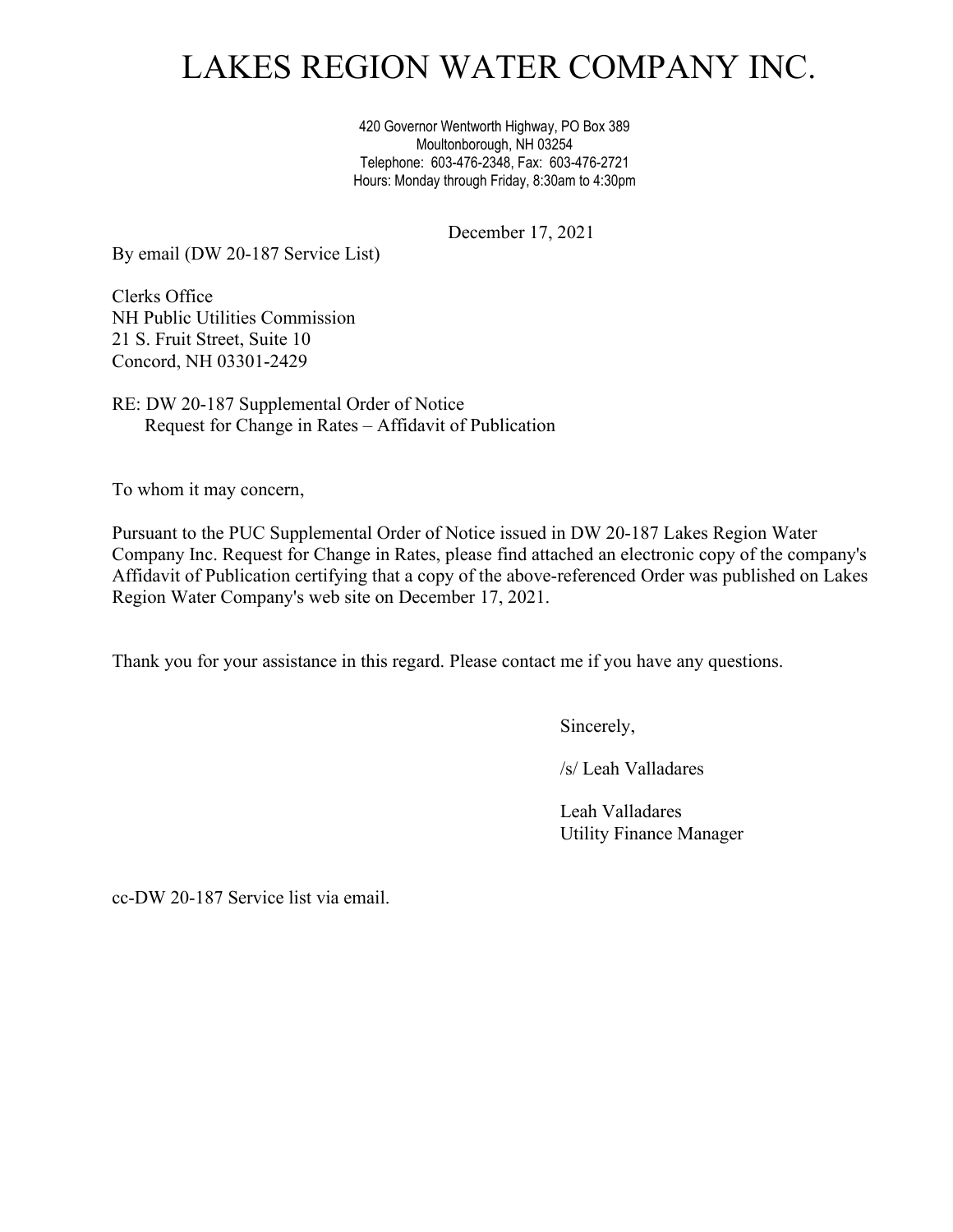### **AFFIDAVIT OF PUBLICATION**

By

Lakes Region Water Company, Inc.

Docket No. 20-187

I hereby certify that a copy of the New Hampshire Public Utilities Commission Supplemental Order of Notice dated December 17, 2021 was published on the Lakes Region Water Company's website on December 17, 2021.

A screenshot of the company's website is submitted along with this affidavit.

eah Valladares, Utility Finance Manager Lakes Region Water Company, Inc.

**STATE OF NEW HAMPSIRE CARROLL COUNTY** 

This instrument was acknowledged before me this  $\int$  day of *December*, 2021 by Leah Valladares, as Utility Manager of Lakes Region Water Company, Inc.

Notary Public

My commission expires:

JAMIE S. SOLOMON Notary Public - New Hampshire My Commission Expires January 8, 2025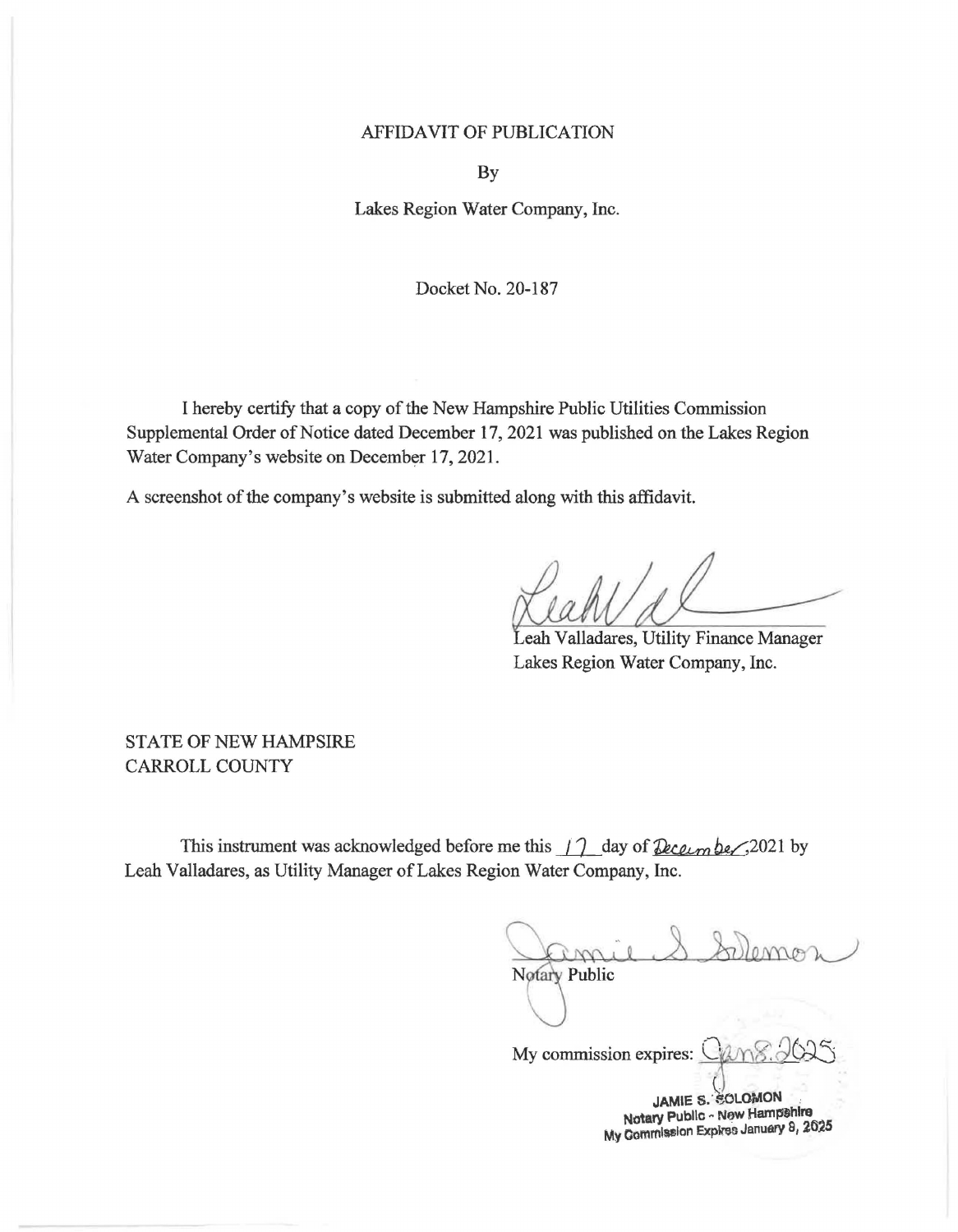

 $\mathbf{f}[\mathbf{y}]\mathbf{x}$ 



akes Region Water Company Inc. is a small, privately-owned public water utility that has been providing service to the Lakes Region for over 40 years. During this time, our Moultonboro-based business has expanded to service approximately 1,800 customers in select towns throughout the Lakes Region and Mt. Washington Valley.

### NOTICE TO CUSTOMERS

On December 17. 2021 the NH PUC issued a Supplemental Order Of Notice· December 17. 2021 OW 20-187- Request for change in Rates. On September 23. 2021 the NHPUC issued an order approving Temporary Rates. please review Order #OW 20· 187 Temporary Rate Order #26-522. On August 3. 2021 the NHPUC issued Supplemental Order Of Notice 08.03.2021 in OW 20-187. please see NH PUC PUBLIC NOTICE for more detail.